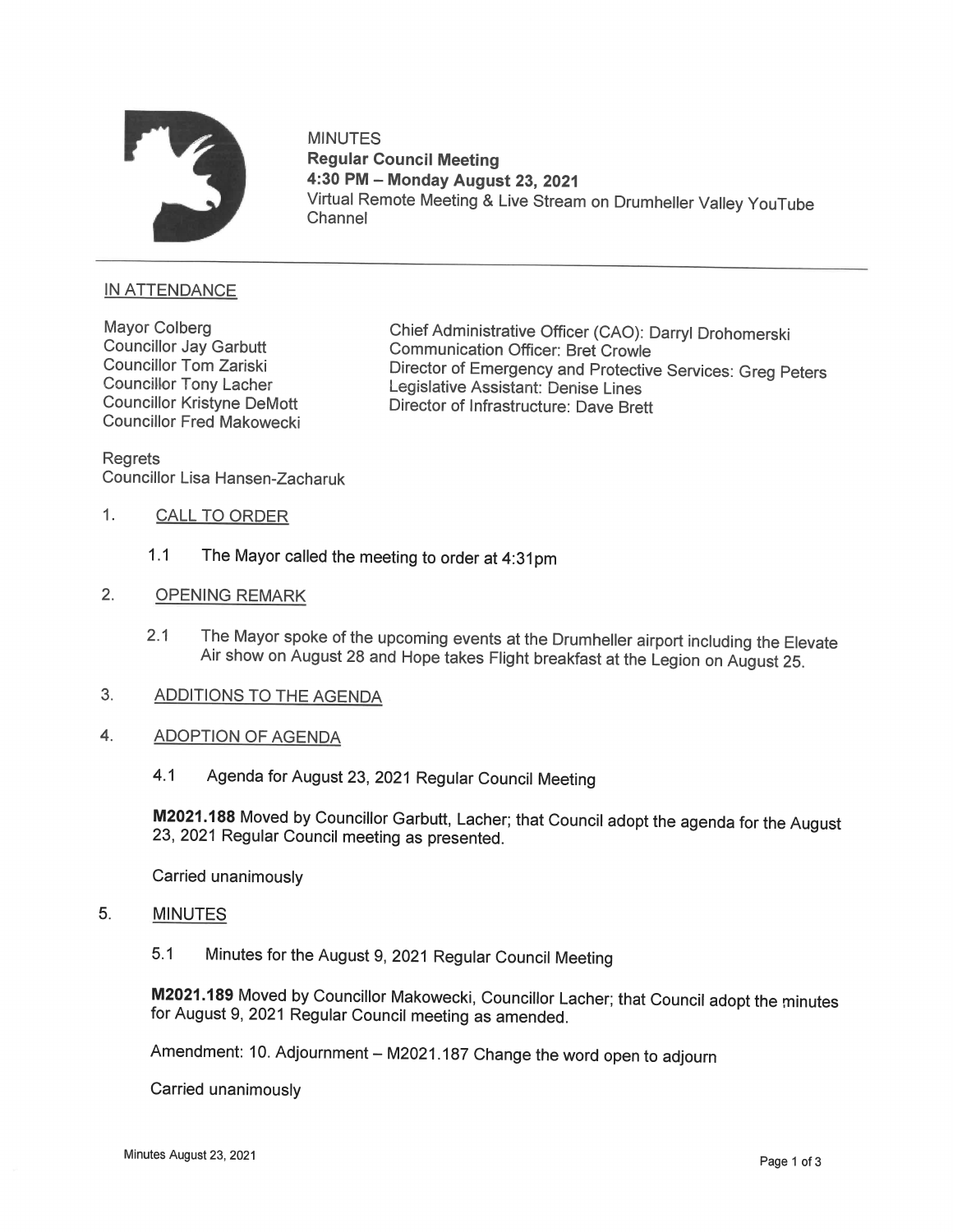## 6. REQUEST FOR DECISION AND REPORTS

#### 6.1. CHIEF ADMINISTRATIVE OFFICER

6.1.1 Referendum and Senate Proclamation

Received from the Province

6.1.2 Bylaw 15.21 - Amending Water & Wastewater Bylaw 02-17 - Proposed Second Reading

M2021.190 Moved by Councillor Garbutt, Councillor Makowecki; that Council give second reading to Bylaw 15.21 as presented.

Carried unanimously

M2021.191 Moved by Councillor Garbutt, Councillor De Mott; that Council give third reading to Bylaw 15.21 as presented.

Carried unanimously

6.1.3 Subdivision Registration Extension MGA 657(6) - File 80/145, PRMS 2016-042. Presented by: Bill Hunter, Hunter Wallace Surveys.

M2021.192 Moved by Councillor Garbutt, Councillor, Councillor Zariski; Be it resolved that the COUNCIL of the TOWN OF DRUMHELLER in the Province of Alberta grants a subdivision registration time extension to complete the subdivision and related matters in accordance with Section 657 (6)(b) of the Municipal Government Act, Chapter M-26, Revised Statutes of Alberta 2000 for Subdivision Approval File Number PRMS #2016-042 -- 80/145 in order to allow registration in the Land Titles Office to take place before 15 October 2021.

Carried unanimously

# 6.2 DIRECTOR OF EMERGENCYAND PROTECTIVE SERVICES

6.2.1 Fire Department Wage Review

M2021.193 Moved by Councillor Garbutt, Councillor Zariski; that Council approve a wage increase of \$2 per hour for the Town of Drumheller on call Fire Department members effective October 1, <sup>2021</sup> with <sup>a</sup> subsequent wage increase of \$2/hour on January 1, <sup>2023</sup> and January 1, 2024.

Carried unanimously